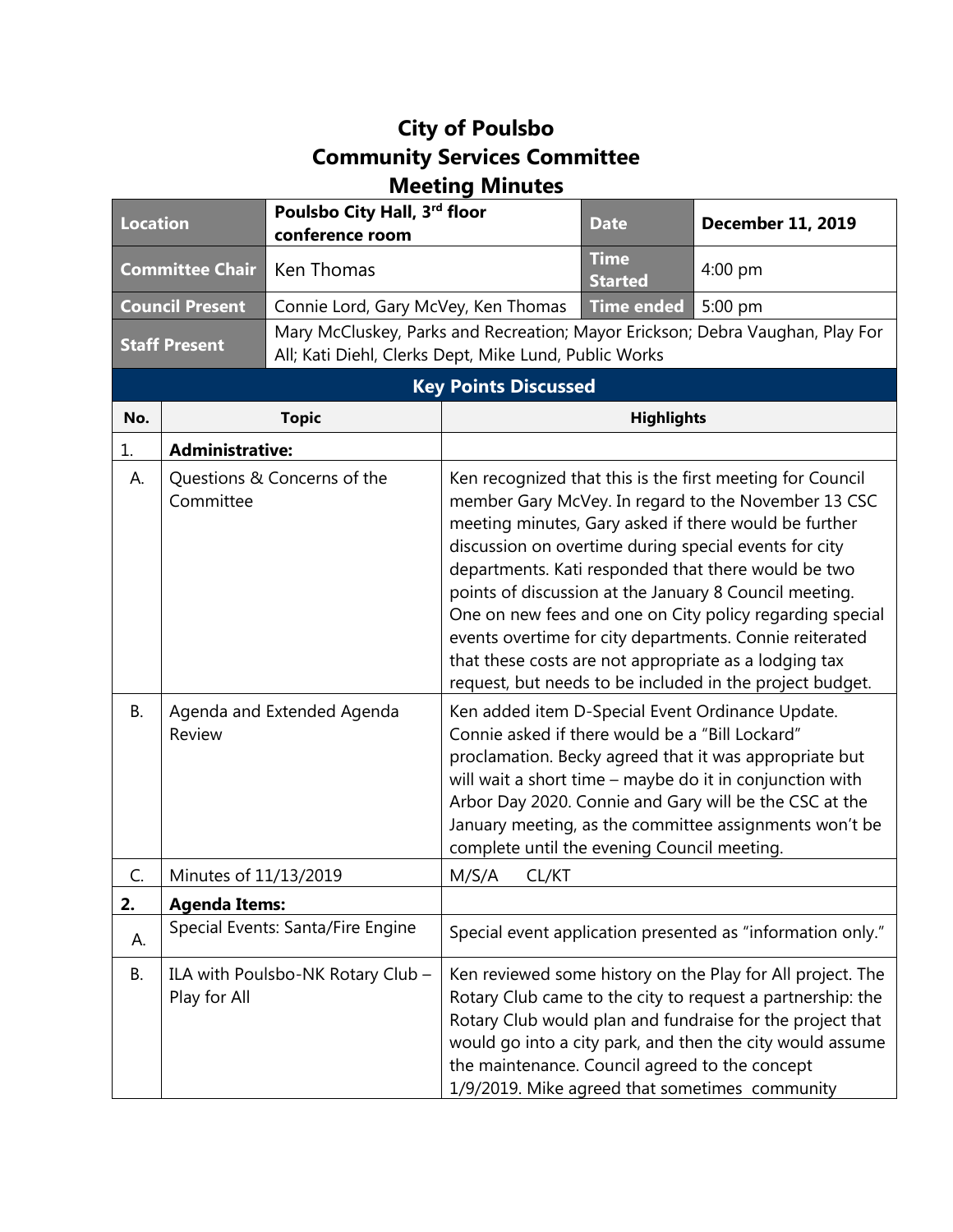|    |                                               | projects take a lot of work and maintenance, but feels<br>that this one is needed and they are glad to plan for the<br>maintenance. The Mayor said again what a wonderful job<br>the committee has done and that it is a great amenity for<br>the community. Gary said that he is supportive but wants<br>all to remember that there will be ongoing maintenance.<br>How does the city decide whether a project can be<br>maintained at current staffing levels? He would appreciate<br>a conversation regarding maintenance and all agreed. The<br>ILA recognizes that the city will do maintenance, but in<br>the future it should possibly state something under the<br>"whereas" section that both sides recognize that<br>maintenance will be required. There was some discussion<br>on the ongoing needs of a Splash Park, and the mayor<br>said that she feels the only place for the Splash Park is at<br>the PERC as it could work concurrently with a possible<br>aquatic center.<br>CSC recommended approval of the ILA (CL/GM). Becky<br>also added that she is pleased that Elsa Watson is |
|----|-----------------------------------------------|---------------------------------------------------------------------------------------------------------------------------------------------------------------------------------------------------------------------------------------------------------------------------------------------------------------------------------------------------------------------------------------------------------------------------------------------------------------------------------------------------------------------------------------------------------------------------------------------------------------------------------------------------------------------------------------------------------------------------------------------------------------------------------------------------------------------------------------------------------------------------------------------------------------------------------------------------------------------------------------------------------------------------------------------------------------------------------------------------------|
|    |                                               | involved with the fundraising. The ILA will go on the Jan. 8<br>City Council agenda.                                                                                                                                                                                                                                                                                                                                                                                                                                                                                                                                                                                                                                                                                                                                                                                                                                                                                                                                                                                                                    |
| C. | Highway 305 Greenway<br>(Mitigation Property) | The Mayor gave an update on the turnover of the WSDOT<br>property to the City. There is one small parcel that they<br>are reluctant to turn over, as they say that it was not a<br>part of the original project. The Mayor feels that this<br>parcel is a part of the project and would be a good<br>connection point for the City. She still expects a 2020<br>turnover.                                                                                                                                                                                                                                                                                                                                                                                                                                                                                                                                                                                                                                                                                                                               |
| D. | Special Event Ordinance Update                | Kati reviewed the memo from Rhiannon Fernandez on the<br>Special Event Ordinance Update. There will be two<br>separate discussions at the January 8 Council meeting: (1)<br>Fees and (2) Policies regarding City department overtime.<br>She asked that committee members review the<br>documents and let them know by Dec. 20 if there are any<br>recommended changes to the ordinance. This entire<br>process was reviewed and updated after a request from<br>WCIA. This has also allowed the city to update some<br>things including the removal of special events from the<br>business licensing section and putting it into its own<br>section. The city is repealing Chapter 5.32 Carnivals,<br>Circuses, Traveling Shows. These items will be treated as<br>special events as needed. The application admin fee will<br>go from \$25 to \$75 for events that put it their paperwork                                                                                                                                                                                                             |